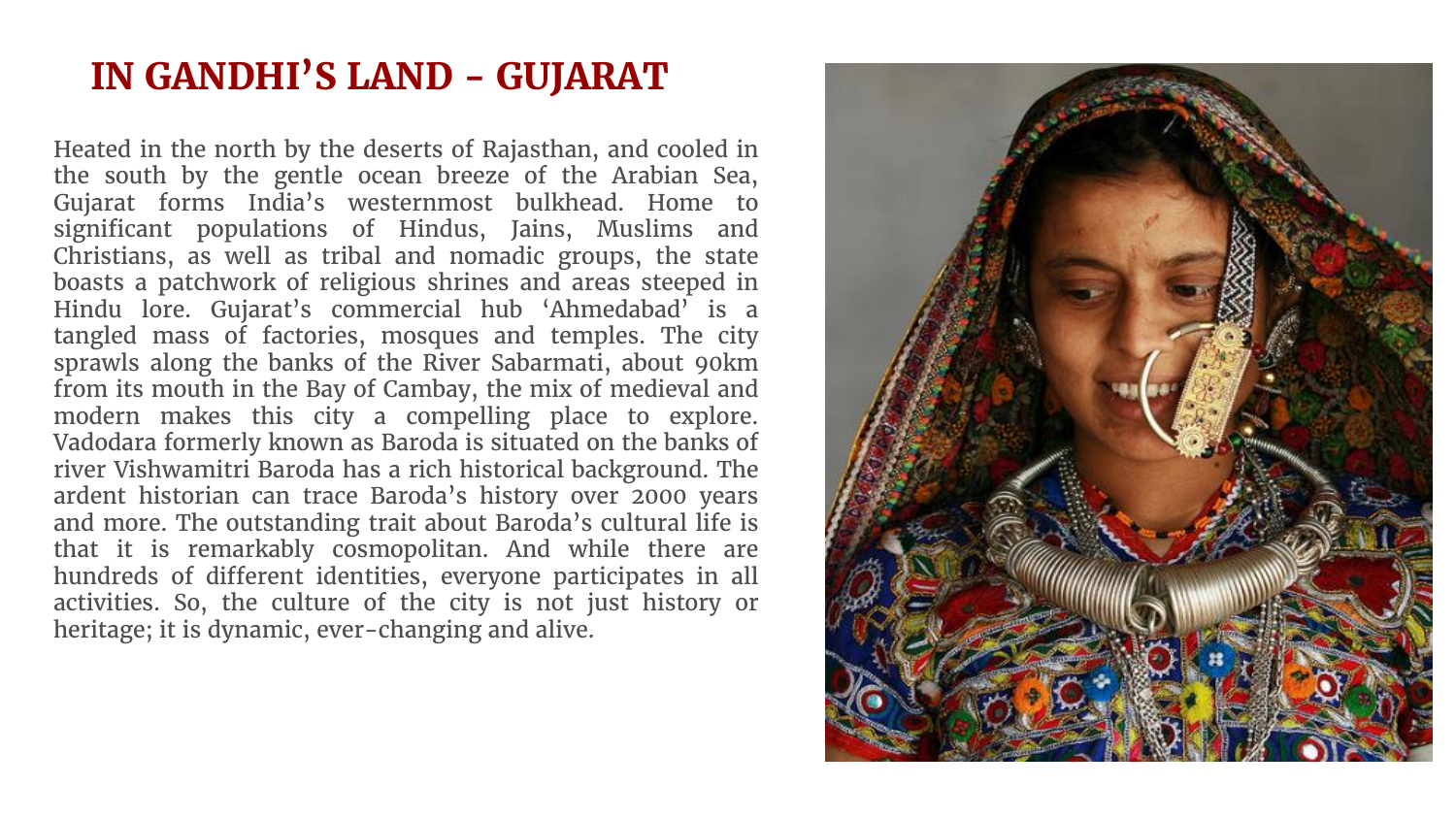## **DAY 1, Fri (27 Oct 2017): DELHI - AHMEDABAD** *Meals Included: Lunch and dinner.*

- Fly to Ahmedabad from Delhi. Flight G8 180 (0735 Hrs/ 0900 Hrs).
- Arrive Ahmedabad and proceed for sightseeing (visit to Abellon Factory).
- Lunch in a hotel/ local restaurant.
- Post lunch, drive to a nearby village for an interaction with the SEWA members on clean cooking and visit local households.
- Evening, transfer to your hotel for check in.
- Dinner at the hotel.

**Overnight stay at Novotel, Ahmedabad.**

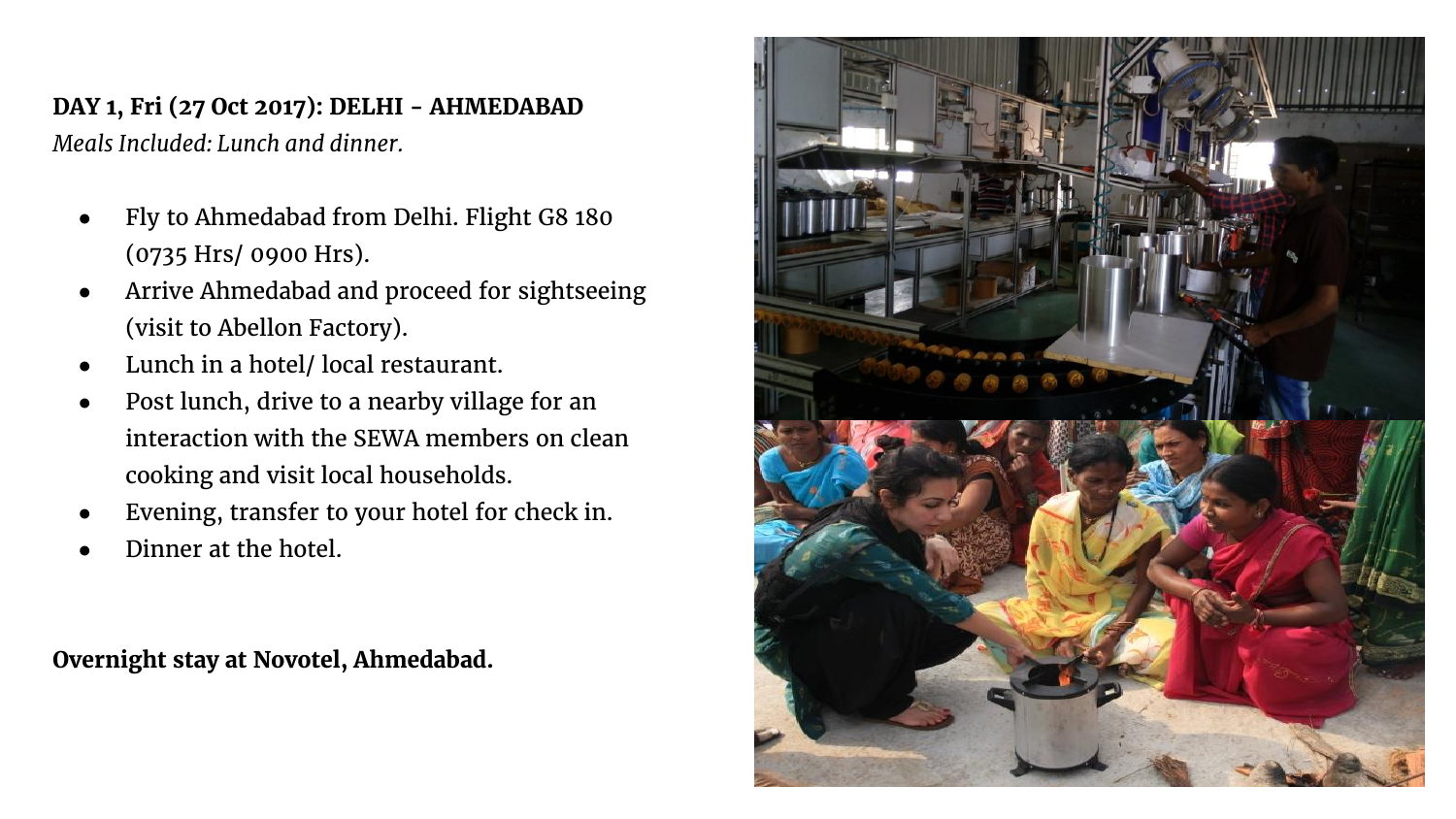## **DAY 2, Sat (28 Oct 2017): VADODARA - DELHI**

*Meals Included: Breakfast and lunch*

- Breakfast at the hotel.
- Post breakfast, visit to Sabarmati Ashram and continue drive to Vadodara (110 Kms/ 03 Hrs).
- Arrive Vadodara and proceed for sightseeing (visit to Greenway Factory and home visits).
- Lunch in a hotel/ local restaurant.
- Post lunch, transfer to the airport and board flight to Delhi. Flight 6E 6512 (1615 Hrs/ 1745 Hrs).
- Arrive Delhi and transfer to airport to board flight back home or check - in at the hotel.

\*\*\*\*\*End of the tour\*\*\*\*\*